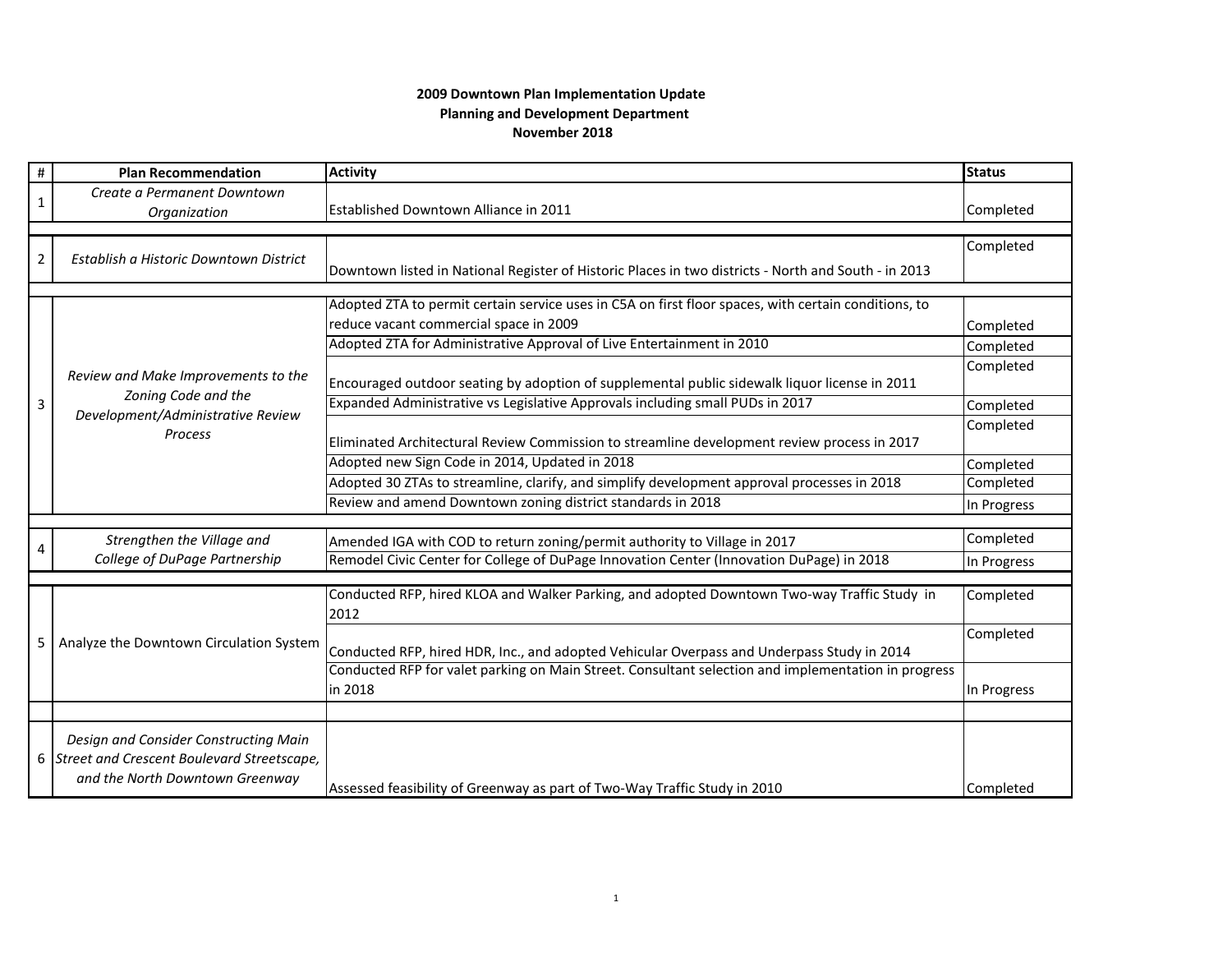| #  | <b>Plan Recommendation</b>                                                         | <b>Activity</b>                                                                                            | <b>Status</b> |
|----|------------------------------------------------------------------------------------|------------------------------------------------------------------------------------------------------------|---------------|
|    | Design and Install Public Signage,<br>Wayfinding,<br>and Streetscaping             | Conducted RFP, hired Houseal Lavigne Associates (HLA), and adopted Downtown Streetscape Plan and Completed |               |
|    |                                                                                    | Parking Study in 2013, HLA provided streetscape update to study in 2018                                    |               |
|    |                                                                                    | Replaced wooden benches with black metal and added Big Belly trash cans in 2013                            | In Progress   |
|    |                                                                                    | Conducted RFP, hired Lakota Group, and adopted Wayfinding Signage Plan in 2013                             | Completed     |
|    |                                                                                    | Conducted RFP and hired CivilTech Engineering for design services of streetscape improvements in           | Completed     |
| 7  |                                                                                    | 2018                                                                                                       |               |
|    |                                                                                    |                                                                                                            | Completed     |
|    |                                                                                    | Bid and hired Parvin Claus to instsall digital signage in the Downtown and at The Links in 2015            |               |
|    |                                                                                    |                                                                                                            | Completed     |
|    |                                                                                    | Conducted RFP, hired Lakota Group, and adopted Community and Wayfinding Signage Plan in 2013               |               |
|    |                                                                                    | Implement Phase I of Wayfinding Signage Plan with installation of 43 signs throughout Downtown             | In Progress   |
|    |                                                                                    | including parking lot signs, directional signage, historic signs, and entryway signs                       |               |
|    |                                                                                    |                                                                                                            |               |
|    | Maintain and Enhance Recreational and                                              | Hired Utility Dynamics to install 295 new LED streetlights throughout Downtown in 2016                     | Completed     |
| 8  | Multi-Use Path System                                                              | Construct pedestrian underpass at Taylor Avenue Bridge in 2018                                             | In Progress   |
|    |                                                                                    | Bikepath Plan being developed by Capital Improvements Commission and Public Works                          | In Progress   |
|    | Design and Construct the Mixed-Use Forest                                          |                                                                                                            |               |
| 9  | Avenue North Parking Structure                                                     | Consider future construction of north parking garage behind Fire Station 61                                | In Progress   |
|    |                                                                                    |                                                                                                            |               |
|    | Design and Construct New Glen Ellyn Train                                          |                                                                                                            |               |
| 10 | Station Facilities, Platforms, Shelters and<br><b>Pedestrian Underpass</b>         |                                                                                                            |               |
|    |                                                                                    | Conducted RFP and hired CDM Smith Engineering for Phase I Engineering for new train station and            |               |
|    |                                                                                    | pedestrian underpass in 2018                                                                               | In Progress   |
|    |                                                                                    | Approved Food and Beverage Tax to fund south parking garage at Civic Center in 2018                        | Completed     |
| 11 | Design and Construct a Mixed-Use Forest<br>Avenue South Parking Structure          | Conducted RFP and selected Mortensen Construction for design of south parking garage at Civic              | In Progress   |
|    |                                                                                    | Center in 2018                                                                                             |               |
|    |                                                                                    |                                                                                                            |               |
|    | Design and Consider Constructing the<br>South Downtown Greenway                    | Improvements made to Prairie Path Park through Glen Ellyn Rotary Club, Glen Ellyn Library District,        |               |
| 12 |                                                                                    | and Glen Ellyn Park District, in 2017                                                                      | Completed     |
|    |                                                                                    | Open space plaza proposed as part of train station improvements                                            | In Progress   |
|    |                                                                                    |                                                                                                            |               |
|    | Encourage and Facilitate Downtown<br><b>Building Maintenance and Modernization</b> | Adopted ZTA to encourage window displays in vacant units in 2010                                           | Completed     |
| 13 |                                                                                    | Adopted 2009 Property Maintenance Code in 2010                                                             | Completed     |
|    |                                                                                    | Established Award programs for interior improvements and fire prevention in 2010                           | Completed     |